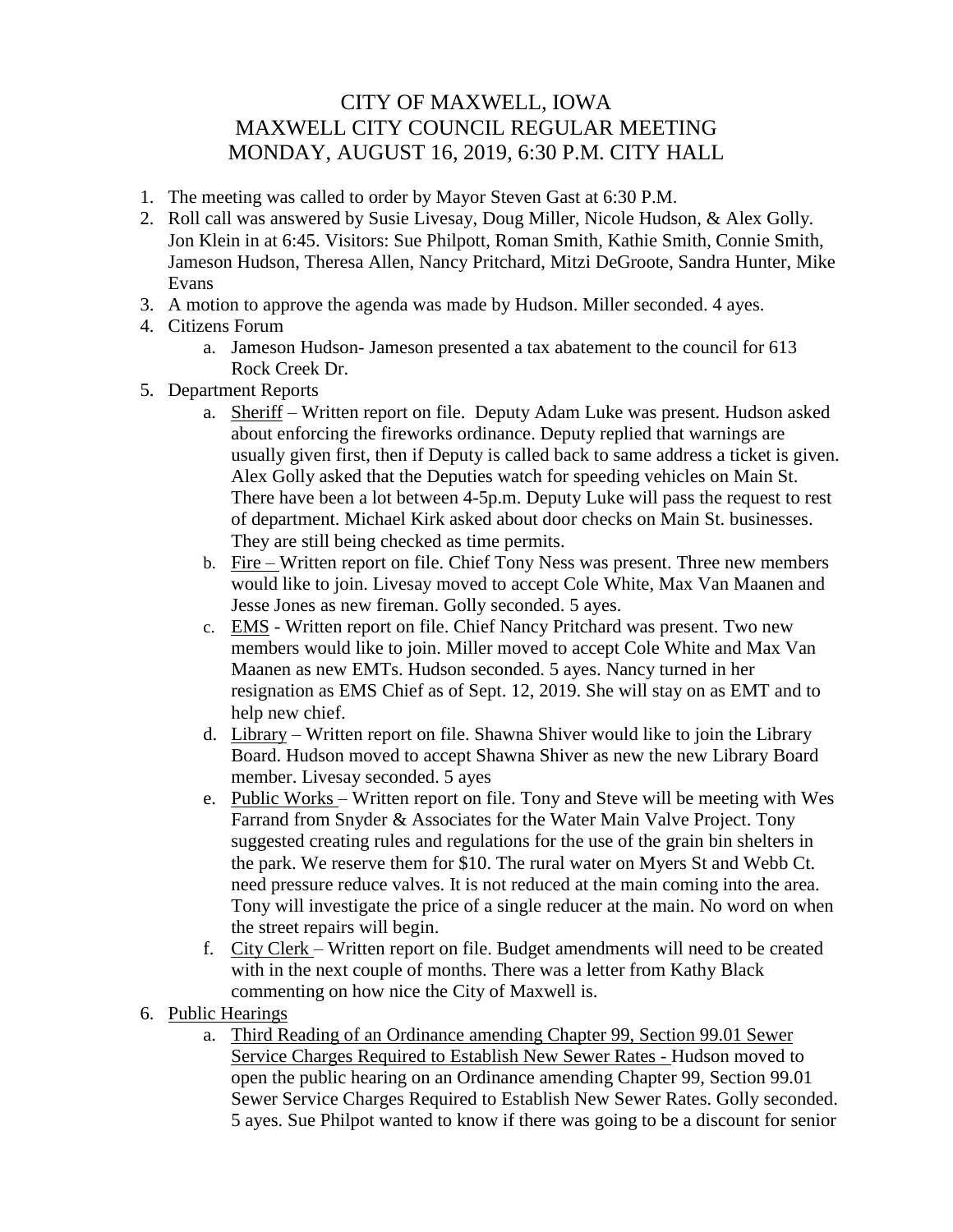citizens. The mayor said that it was something they could investigate. We do qualify for a CDBG grant which should help the rate increases. Miller moved to close the public hearing. Seconded by Klein. 5 ayes. This Ordinance establishes the rates for sewer usage. Minimum service charge would be \$34.25 despite any temporary absence of the customer and a usage charge of \$1.87 per 1000 gallons. Hudson moved to accept the third reading of an Ordinance amending Chapter 99, Section 99.01 Sewer Service Charges Required to Establish New Sewer Rates. Miller seconded. 5 ayes.

- b. Third Reading of an Ordinance amending Chapter 92, Section 92.02 Rates for Service to Establish New Water Rates – Miller moved to open the public hearing on an Ordinance amending Chapter 92, Section 92.02 Rates for Service to Establish New Water Rates. Hudson seconded. 5 ayes. Rates are based on plant running even if no one is using water. Miller moved to close the public hearing. Seconded by Hudson. 5 ayes. This Ordinance establishes the rates for water usage. Minimum service charge would be \$20.62 despite any temporary absence of the customer and a usage charge of \$1.48 per 1000 gallons. Miller moved to accept the third reading of an Ordinance amending Chapter 92, Section 92.02 Rates for Service to Establish New Water Rates. Hudson seconded. 5 ayes.
- 7. Old Business
	- a. Motion to Approve Poultry Permit for 1400 Rock Creek Drive A poultry permit for 1400 Rock Creek Dr. was requested. No objections were received by the city clerk. Discussion was held on the resident having chickens for a year without a permit and why it was allowed. Comments made on Facebook were pointed out. Miller moved to approve the application for chickens per application documents and all city codes being met. Golly seconded. 3 ayes, 2 nays-Livesay, Hudson.
- 8. New Business
	- a. Roman Smith Tree Planting for Eagle Project- Roman Would like to plant 20- 25 trees in the parks, around the softball/baseball fields. He is applying for grant money to pay for the trees. Livesay moved to approve the Eagle project if Roman provides size, types, and location of the trees and consults with the park board during the process. Klein seconded. 5 ayes.
	- b. A Motion to Approve 2019-2020 LP Gas Contract Miller moved to approve the 2019-2020 contract for LP gas with New Century FS for \$3556.77. Klein seconded. 5 ayes
	- c. A Motion to Approve Casey's Officer Update for Liquor License Livesay moved to accept Casey's officer update for Iowa ABD liquor permit. Golly seconded. 5 ayes.
	- d. Board of Adjustment Decision on Home Occupation Permit for 320 Main St. Miller moved to concur with Board of Adjustment action granting a home occupation to Mark Stoltenberg at 320 Main St. Livesay seconded. 5 ayes.
	- e. Motion to Approve Electrical Improvements for City Hall An electrician did an inspection of the city hall electrical system and found that almost all electrical outlets are tied to one circuit. When the printer is used then it overloads the circuit so that the lights will blink off and on and causes the power strip to switch to battery back-up. He recommends a new circuit be added at a cost of \$500- \$600. Livesay moved to add a new electrical circuit up to \$600. Hudson seconded. 5 ayes.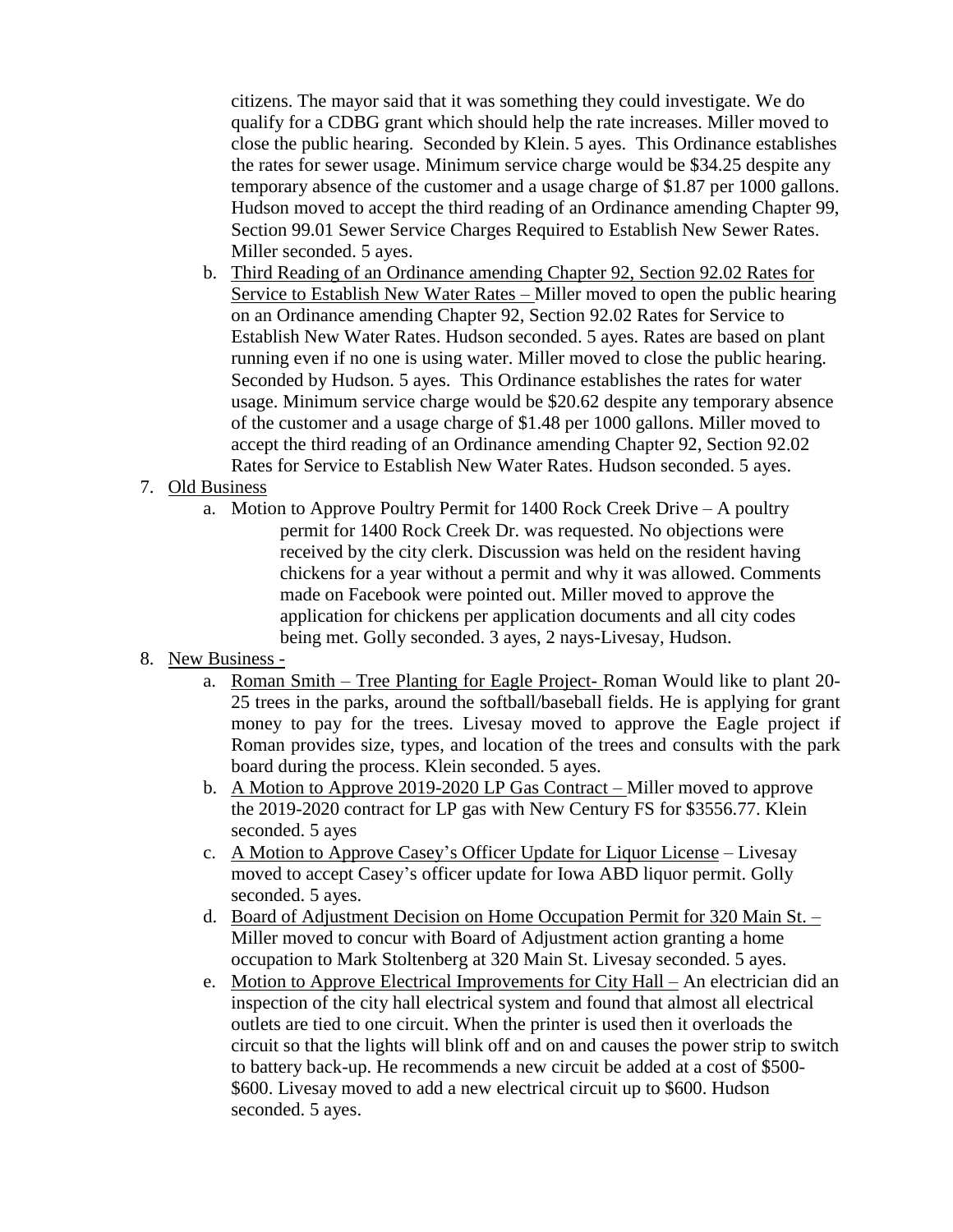- f. Motion to Set Public Hearing on Submittal of an Application for the CDBG Program– Hudson moved to set a Public hearing for Sept  $9<sup>th</sup>$  for the submittal of the application for the CDGB Program. Livesay seconded. 5 ayes.
- g. Resolution 2019-17 Resolution Approving 28E Agreement for Mutual Assistance for Story County Fire Department Services. – Miller moved to approve Resolution 2019-17 A Resolution Approving a 28E Agreement for Mutual Assistance for Story County Fire Department Services. Golly seconded. 5 ayes
- h. Motion to Approve Policy for Enforcement of City Codes This policy is for the City Code 50.02 dealing with tall grass and weeds. Livesay moved to dispense with the warning letter when notifying of a violation City Code Section 50.02 and instead go directly to the notice of violation with one week from date of delivery specified for homeowner to resolve with consequence the City will mow and charge. Notice of violation should be sent with tracking indicating when it was delivered, but not require return receipt. Hudson seconded. 5 ayes.
- i. Motion to Acknowledge Library Board Request for Budget Amendment to Purchase Kids Computers – The library would like to purchase 2 kid's computers. These computers would not be hooked to the internet but would contain programs to learn such as reading and math. They would like to purchase in October using the funds from the Trust fund. Livesay moved to approve the spending of funds from the library trust fund for computers. Hudson seconded.
- j. Motion to Receive a Petition to Alter the Composition of the Library Board and Request the Auditor to Place the Proposal on the Next City Election – The Library presented a petition to change the composition of the Library Board. After some discussion, the council and Library Board member Theresa Allen decide on the language for the new composition. The Library Board will go to vote to change the board to consists of a minimum of three (3) resident members and a maximum of two (2) nonresident member. Livesay moved to send the proposition to be put on the ballot for the November Election. Hudson seconded. 5 ayes.
- 9. Council and Mayor Reports
	- a. Susie Livesay 1) Susie has received some complaints about Tony Sorenson announcing at the parade. They will be passed onto the Old Settlers Committee.
	- b. Alex Golly  $-1$ ) Alex requested that a pothole on Baldwin St, in the south bound lane, north of 806 Baldwin St. be patched. 2) He would like to enforce that Roman Smith work with the Park Board and Council to plant the trees. 3) Alex would like to know if when a complaint is made if the name of the complainer is given out. If asked, then yes, it is given, because it is public knowledge. 4) Can we lower the speed limit on Main St. It is to fast for a residential area. No, the city can not lower the speed limit because it is a state highway. Wes Farrand could give a number for a DOT Representative for complaints about the speed limit.
	- c. Nicole Hudson-1) Nicole would like to revisit the fireworks ordinance. She believes that the timeframe is to long. It will be added to next month's agenda. 2) Nicole asked about the water pressure on Myers St. Tony will talk to Wes about what is best to regulate the pressure. 3) The new audit has been published and Nicole would like to discuss it and see what items can be resolved. It will be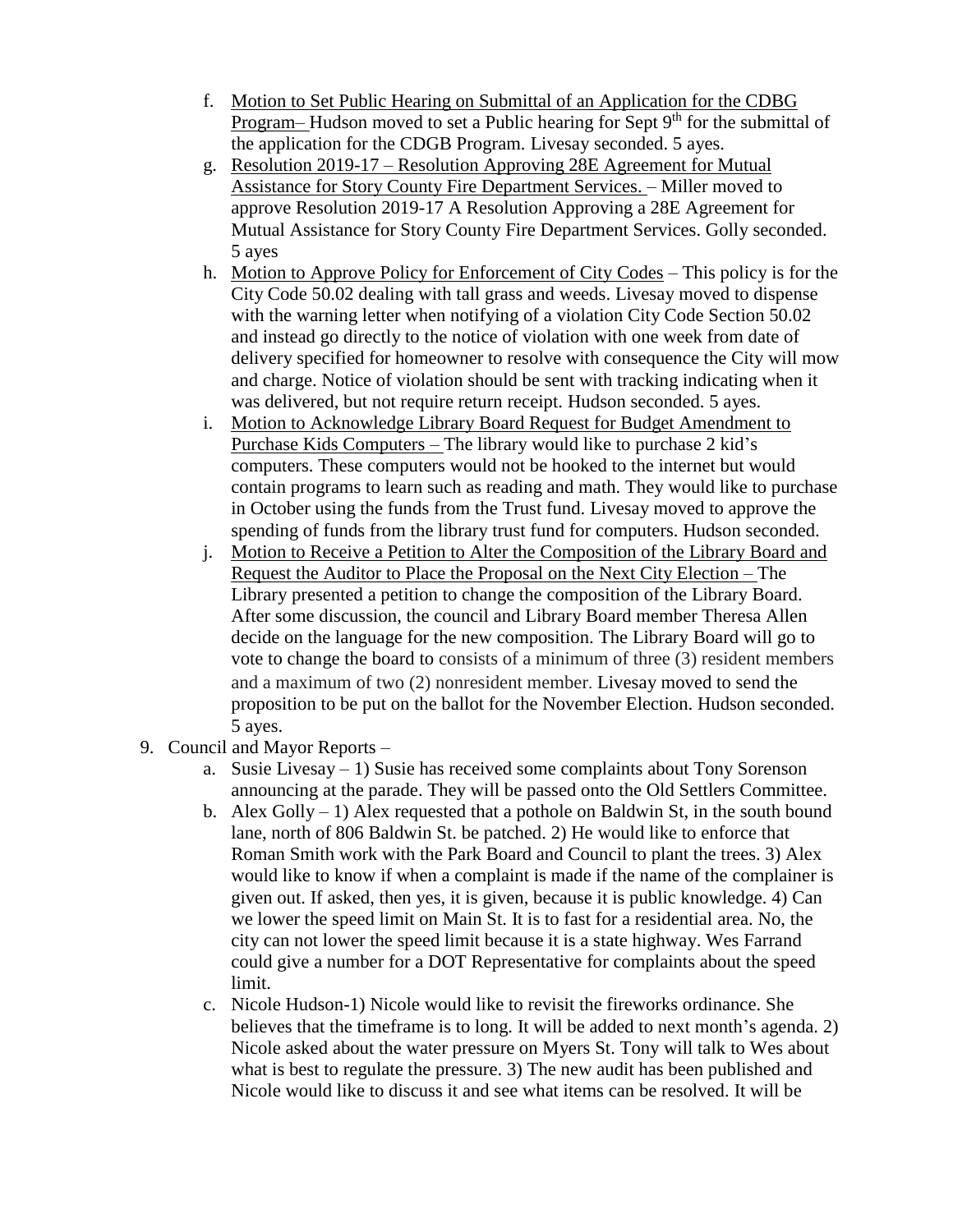added to next month's agenda. 4) the new speed limit signs need to be trimmed around. The alley between  $4<sup>th</sup>$  St and  $5<sup>th</sup>$  St need to be trimmed.

- d. Doug Miller  $-1$ ) Doug would like Tony to pick up the dead animals in the road. There is a dead cat on Baldwin St. 2) A radio station did a morning segment on Maxwell. She was here during Old Settlers and taped part of the parade. 3) The post by the fire hydrant has not been replaced. Doug has been asked to have the city set a date for Halloween this year. Trunk 'n Treat would like to have it on October  $30<sup>th</sup>$ . The street would have to be closed for the event. The consensus is that Oct 30th would be a good day and it will be put on next month's agenda.
- e. Jon Klein- 1) Jon expressed concerns about the willow tree that fell on the empty lot on Woodlawn St. 2) Discussed when the next newsletter and items to put in it.

 Sue Philpott asked to speak at this time. The mayor allowed her to voice her concerns. 1) She would like to know what the city was going to do about the 4-plex on Metcalf. It is covered in mold and making some of the tenants sick. The roof also needs to be repaired. Clerk was instructed to have Safe Building do a nuisance inspection on it. 2) Sue was wondering what the policy was for council members making comments on social media. Steve said there is not a policy for council members as that would be a violation of freedom of speech.

> f. Steve Gast  $-1$ ) There has been some interest in Scout Park from Greg Cory. He would like to turn it into a camping area or ball field. Because it was a FEMA buyout, the city has few options for this space. Steve suggests inviting Greg to a meeting and see what his plans are. 2) Steve talked to Dean Engleman about 212 3<sup>rd</sup> St. He offered the price of \$6,000. Doug and Steve will meet with Dean to discuss further. 3) Scott Oakes contacted Steve He is interested in developing the rural area of his ground with the same concept as Doc Owen had for that area. He would like to split some of the 3 acre lots into 1.5 acres. A joint meeting with Scott, Council, and Planning and Zoning Board will be Aug. 19<sup>th</sup> at 6:30.

## 10. Consent Agenda

**1)** Livesay moved to accept the July 8, 2019 minutes. Miller seconded. 3 ayes, 2 abstain – Golly, Klein. Miller moved to accept the bills to be paid. Golly seconded. 5 ayes.

| 2) Bills presented were as follows: |  |  |
|-------------------------------------|--|--|
|-------------------------------------|--|--|

| <b>CLAIMS REPORT</b>               |                                       |               |          |
|------------------------------------|---------------------------------------|---------------|----------|
| <b>VENDOR</b>                      | <b>REFERENCE</b>                      | <b>AMOUNT</b> |          |
| ACTIVE911 INC                      | device purchase                       | \$            | 312.00   |
| AFLAC                              | <b>AFLAC CANCER</b>                   | \$            | 378.72   |
| <b>ALLIANT ENERGY</b>              | <b>MONTHLY UTILITY BILL</b>           | \$            | 4,963.35 |
| <b>AMES LOCK &amp; SECURITY</b>    | <b>6 PADLOCKS KEYED ALIKE</b>         | \$            | 119.70   |
| <b>BADGER METER</b>                | <b>CELLULAR READS FOR WATER METER</b> | \$            | 337.31   |
| <b>BANLEACO</b>                    | PRINTER/COPIER & OVERAGES             | \$            | 174.54   |
| <b>BROCK BURTON</b>                | meetings, trainings, calls            | \$            | 384.00   |
| CALDWELL, BRIERLY, CHALUPA, NUZUM  | DOG AT LARGE, LIVESTOCK, FEMA         | \$            | 963.00   |
| <b>CASEY'S BUSINESS MASTERCARD</b> | <b>MONTHLY GAS &amp; DIESEL</b>       | \$            | 733.28   |
| CENTRAL IOWA SHORTLINE LLC         | <b>PALLET FORKS</b>                   | \$            | 979.00   |
| <b>CONSUMERS ENERGY</b>            | <b>RCH ELECTRIC</b>                   | \$            | 52.00    |
| <b>DAVE POMEROY</b>                | 7-8-2019 - CEMETERY MOWING            | \$            | 1,800.00 |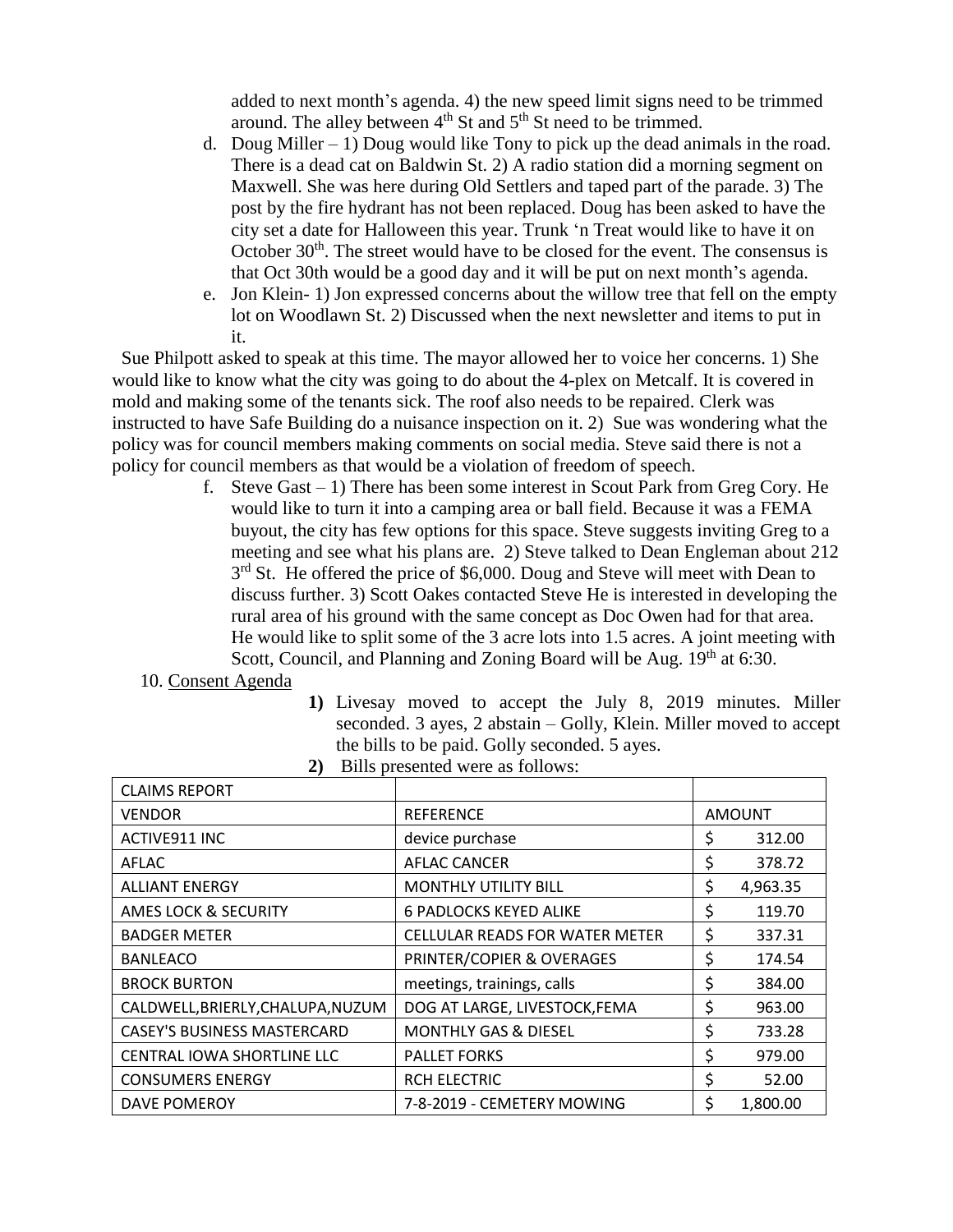| DEE GAMBLE                           | CALLS, MEETINGS, TRAININGS, REPTS  | \$<br>166.00    |
|--------------------------------------|------------------------------------|-----------------|
| <b>DENNIS BELL</b>                   | REBUILD 'WELCOME' ARCH @ PARK      | \$<br>91.29     |
| <b>GROUT MUSEUM DISTRICT</b>         | <b>STAR LAB</b>                    | \$<br>300.00    |
| <b>IOWA DEP OF REVENUE</b>           | WATER SERVICE EXCISE TAX           | \$<br>1,553.00  |
| <b>IOWA DEP OF REVENUE</b>           | <b>SALES TAX</b>                   | \$<br>156.00    |
| <b>IOWA DEP OF NATURAL RESOURCES</b> | NPDES WASTERWATER PERMIT FEE       | \$<br>210.00    |
| <b>IOWA PUMP WORKS, INC</b>          | <b>BELT</b>                        | \$<br>74.28     |
| <b>IOWA REGIONAL UTILITIES ASSOC</b> | WATER USAGE /TOWER MAINTENANCE     | \$<br>5,134.28  |
| <b>IPERS</b>                         | <b>IPERS</b>                       | \$<br>2,276.33  |
| <b>JAMIE NESS</b>                    | CALLS, TRAININGS, MEETINGS         | \$<br>88.00     |
| <b>JULIE PRITCHARD</b>               | CALLS, TRAININGS, MEETINGS         | \$<br>41.00     |
| <b>KASEY PATTERSON</b>               | CALLS, TRAININGS, MEETINGS         | \$<br>88.00     |
| <b>KEYSTONE LABORATORIES INC</b>     | #1C05404-SOLIDS,NITROGEN,BOD       | \$<br>483.50    |
| <b>KEYSTONE LABORATORIES INC</b>     | 1C06146-SOLIDS, NITROGEN, BOD      | \$<br>496.20    |
| <b>LOGSDON'S GROCERY</b>             | SOAP, TOWELS, T. TISSUE, WATER     | \$<br>54.36     |
| <b>MAGUIRE IRON INC</b>              | PAINTING WATER TOWER               | \$<br>95,342.00 |
| <b>MAXWELL STATE BANK</b>            | FED/FICA TAXES                     | \$<br>3,677.08  |
| <b>MED COMPASS</b>                   | FIRE & EMS PHYSICALS               | \$<br>1,515.00  |
| <b>MYERS CONCRETE CONST</b>          | PATCH AT BROAD & MAIN-S SEWER      | \$<br>1,000.00  |
| <b>NANCY PRITCHARD</b>               | CALLS, TRAININGS, MEETINGS         | \$<br>211.00    |
| <b>NANCY PRITCHARD</b>               | MICROSOFT SURFACE PRO 6            | \$<br>966.25    |
| <b>NICK FRANK</b>                    | MEETINGS, TRAININGS, CALLS         | \$<br>102.00    |
| PLUMB SUPPLY COMPANY                 | TOILET & WAX RING PARK RSTRM       | \$<br>150.51    |
| <b>MAXWELL POST OFFICE</b>           | 3 ROLLS OF STAMPS                  | \$<br>150.00    |
| <b>SHELBY PATTERSON</b>              | CALLS, TRAININGS, MEETINGS         | \$<br>59.00     |
| SIMMERING-CORY, INC.                 | <b>LMI SURVEY</b>                  | \$<br>3,500.00  |
| SINCLAIR CONSTRUCTION                | RE-ROOF BLOWER BUILDING            | \$<br>890.00    |
| <b>SNYDER &amp; ASSOCIATES</b>       | 119026601-2 WWTP IMPROVEMENTS      | \$<br>8,165.50  |
| <b>SNYDER &amp; ASSOCIATES</b>       | 119.0266.01-3 - WWTP IMPROV        | \$<br>31,706.88 |
| STATE LIBRARY OF IOWA                | <b>FY20 STATEWIDE DATABASE SUB</b> | \$<br>80.20     |
| STORY COUNTY ANIMAL CONTROL          | 1 CAT & 1 EMERGENCY CAT HIT        | \$<br>127.00    |
| <b>SUSIE LIVESAY</b>                 | CALLS, TRAININGS, MEETINGS         | \$<br>57.00     |
| SYNCB/AMAZON                         | <b>BOOKS DVDS</b>                  | \$<br>635.16    |
| <b>TAWNIA LESLIE</b>                 | CALLS, TRAINING, MEETINGS          | \$<br>55.00     |
| TODD WHITE PLUMBING                  | #113258- DRAIN TILE                | \$<br>6,861.14  |
| TODD WHITE PLUMBING                  | MATERIALS FOR CORP CONNECTIONS     | \$<br>91.20     |
| <b>TONY NESS</b>                     | CALLS, TRAININGS, MEETINGS         | \$<br>81.00     |
| U.S. BANK                            | AMAZON PRIME, TECH SOUP            | \$<br>421.94    |
| US CELLULAR                          | MONTHLY CELL PHONE                 | \$<br>201.97    |
| <b>USABlueBook</b>                   | #926386-FILTER MONITOR KIT,        | \$<br>982.90    |
| <b>VAN WALL</b>                      | CAP FOR JD                         | \$<br>11.28     |
| <b>WINDSTREAM</b>                    | 091143516-TELEPHONE & INTERNET     | \$<br>577.61    |
| PAYROLL CHECKS ON 7/17/2019          |                                    | \$<br>4,285.36  |